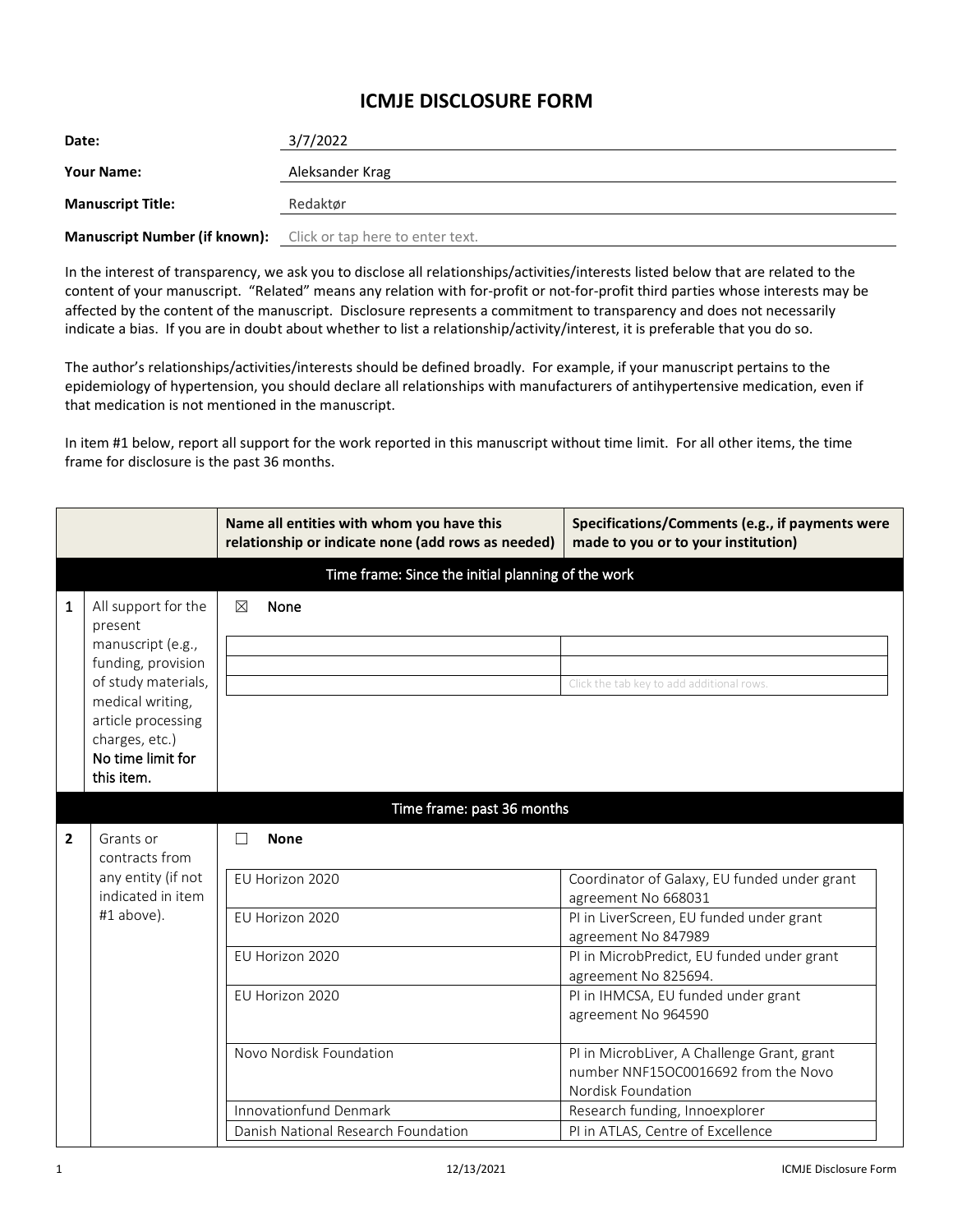|                                                    |                                   | Name all entities with whom you have this<br>relationship or indicate none (add rows as needed) | Specifications/Comments (e.g., if payments were<br>made to you or to your institution) |  |
|----------------------------------------------------|-----------------------------------|-------------------------------------------------------------------------------------------------|----------------------------------------------------------------------------------------|--|
|                                                    |                                   | Region of Southern Denmark                                                                      | Center grant for Elite Research Centre FLASH                                           |  |
|                                                    |                                   |                                                                                                 |                                                                                        |  |
| 3                                                  | Royalties or<br>licenses          | <b>None</b><br>$\Box$                                                                           |                                                                                        |  |
|                                                    |                                   | Gyldendal                                                                                       | Medicinsk compendium, medforfatter                                                     |  |
|                                                    |                                   |                                                                                                 |                                                                                        |  |
|                                                    |                                   |                                                                                                 |                                                                                        |  |
|                                                    |                                   |                                                                                                 |                                                                                        |  |
| Consulting fees<br>4<br>$\boxtimes$<br><b>None</b> |                                   |                                                                                                 |                                                                                        |  |
|                                                    |                                   |                                                                                                 |                                                                                        |  |
|                                                    |                                   |                                                                                                 |                                                                                        |  |
|                                                    |                                   |                                                                                                 |                                                                                        |  |
| 5                                                  | Payment or                        | <b>None</b><br>$\boxtimes$                                                                      |                                                                                        |  |
|                                                    | honoraria for                     |                                                                                                 |                                                                                        |  |
|                                                    | lectures,                         | Norgine                                                                                         | Lectures 2019, 2020                                                                    |  |
|                                                    | presentations,                    | Siemens                                                                                         | Lectures, speaker's bureau 2019, 2020                                                  |  |
|                                                    | speakers<br>bureaus,              | Nordic Bioscience                                                                               | Lecture 2021                                                                           |  |
|                                                    | manuscript                        |                                                                                                 |                                                                                        |  |
|                                                    | writing or                        |                                                                                                 |                                                                                        |  |
|                                                    | educational<br>events             |                                                                                                 |                                                                                        |  |
| 6                                                  | Payment for                       | $\boxtimes$<br><b>None</b>                                                                      |                                                                                        |  |
|                                                    | expert testimony                  |                                                                                                 |                                                                                        |  |
|                                                    |                                   |                                                                                                 |                                                                                        |  |
|                                                    |                                   |                                                                                                 |                                                                                        |  |
|                                                    |                                   |                                                                                                 |                                                                                        |  |
| $\overline{\mathbf{z}}$                            | Support for                       | $\boxtimes$<br><b>None</b>                                                                      |                                                                                        |  |
|                                                    | attending<br>meetings and/or      |                                                                                                 |                                                                                        |  |
|                                                    | travel                            |                                                                                                 |                                                                                        |  |
|                                                    |                                   |                                                                                                 |                                                                                        |  |
|                                                    |                                   |                                                                                                 |                                                                                        |  |
| 8                                                  | Patents planned,<br>issued or     | <b>None</b><br>⊠                                                                                |                                                                                        |  |
|                                                    | pending                           | Region of Southern Denmark                                                                      | Biomarker - pending/planned                                                            |  |
|                                                    |                                   | University of Southern Denmark                                                                  | Biomarker-pending/planned                                                              |  |
|                                                    |                                   |                                                                                                 |                                                                                        |  |
|                                                    |                                   |                                                                                                 |                                                                                        |  |
| 9                                                  | Participation on<br>a Data Safety | $\Box$<br><b>None</b>                                                                           |                                                                                        |  |